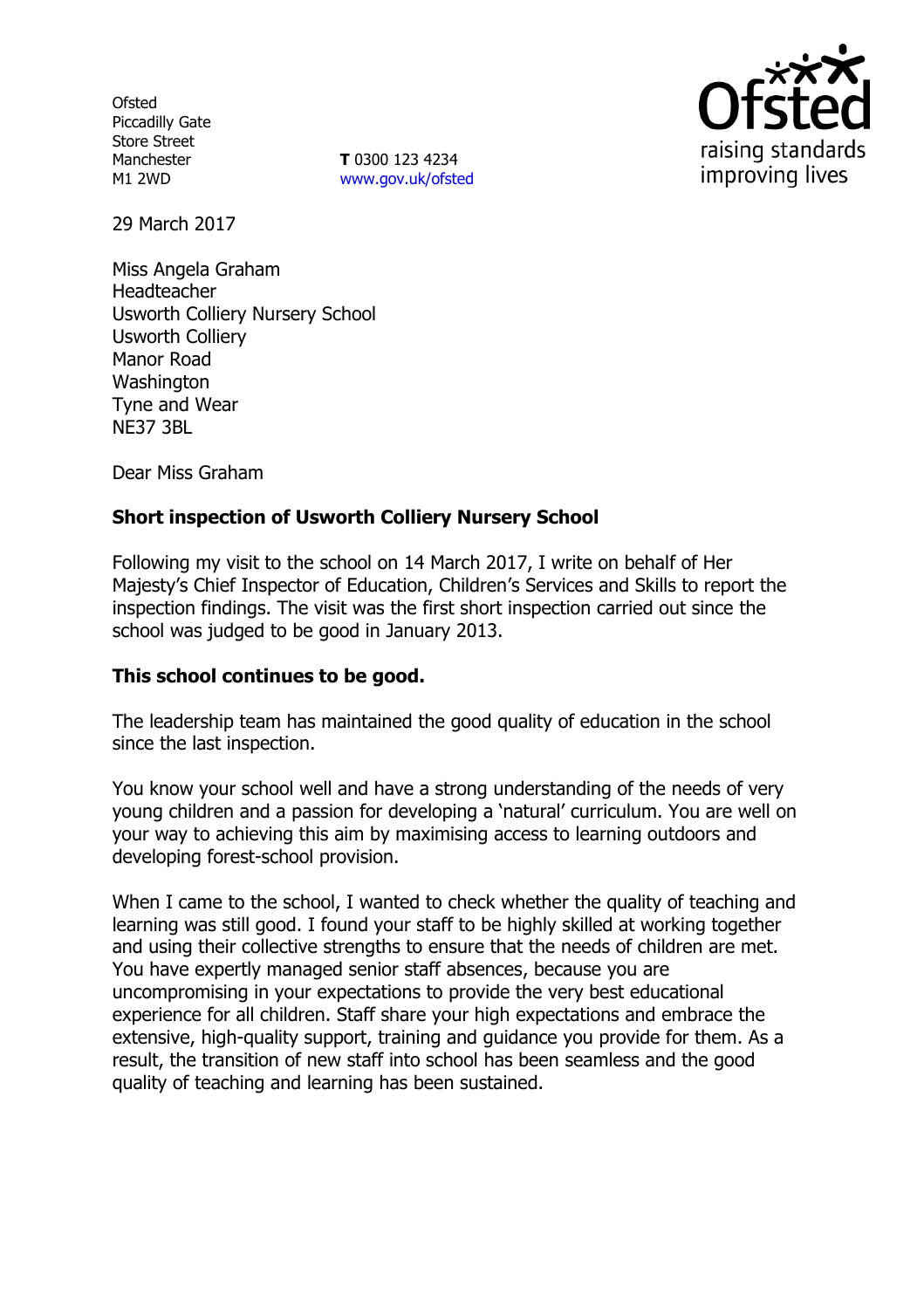

I also wanted to check on the progress of children currently in the school and the effectiveness of the school curriculum in enabling this. You track children's achievements carefully to ensure that they are making good progress. A detailed analysis is completed following each round of assessment. Teachers use this information to plan activities that will build on children's skills and move them on from their prior level of understanding or provide interventions in order to address any slowing of progress. This means that children are continuing to make good progress from their starting points.

You recognised that attendance in the Nursery class was low and have put new procedures in place to encourage good attendance. Current attendance figures suggest that your actions are having a positive impact when compared with this time last year.

Since the school was last inspected, you have introduced a 20-place provision for two-year-olds and extended your offer to include babies from six months. You have managed this transition well and all available places have been taken. This demonstrates the popularity of your school and the high regard held of you within the community.

Governors are equally determined to provide the very best learning experiences for all children. They acknowledge the important role they play in holding leaders to account. To ensure their effectiveness, they commissioned a review of governance. Although this was only completed in January this year, actions for improvement have been quickly addressed. Governors' increased level of challenge to you and other leaders is already evident within governing body meeting minutes and their role in monitoring the impact of the school's work is strengthening successfully.

### **Safeguarding is effective.**

A culture of safeguarding is well established. Staff and governors acknowledge the important role they play in keeping children safe. A comprehensive programme of training is in place to ensure that all procedures are relevant. This includes the welfare arrangements for very young children. You take steps to ensure that there are appropriate vetting procedures in place for adults who work in the school. Induction procedures reflect the high priority given to keeping children safe.

You ensure that the curriculum is effectively supporting young children's growing awareness of how to keep themselves safe. You have involved parents in this and organised a 'keeping safe week', where you worked alongside parents and children to talk about how to keep safe in school and when playing outside. The development of forest-school provision is supporting this further.

A designated governor is responsible for health and safety and they, along with you, report rigorously to governors any issues or potential risks that require attention.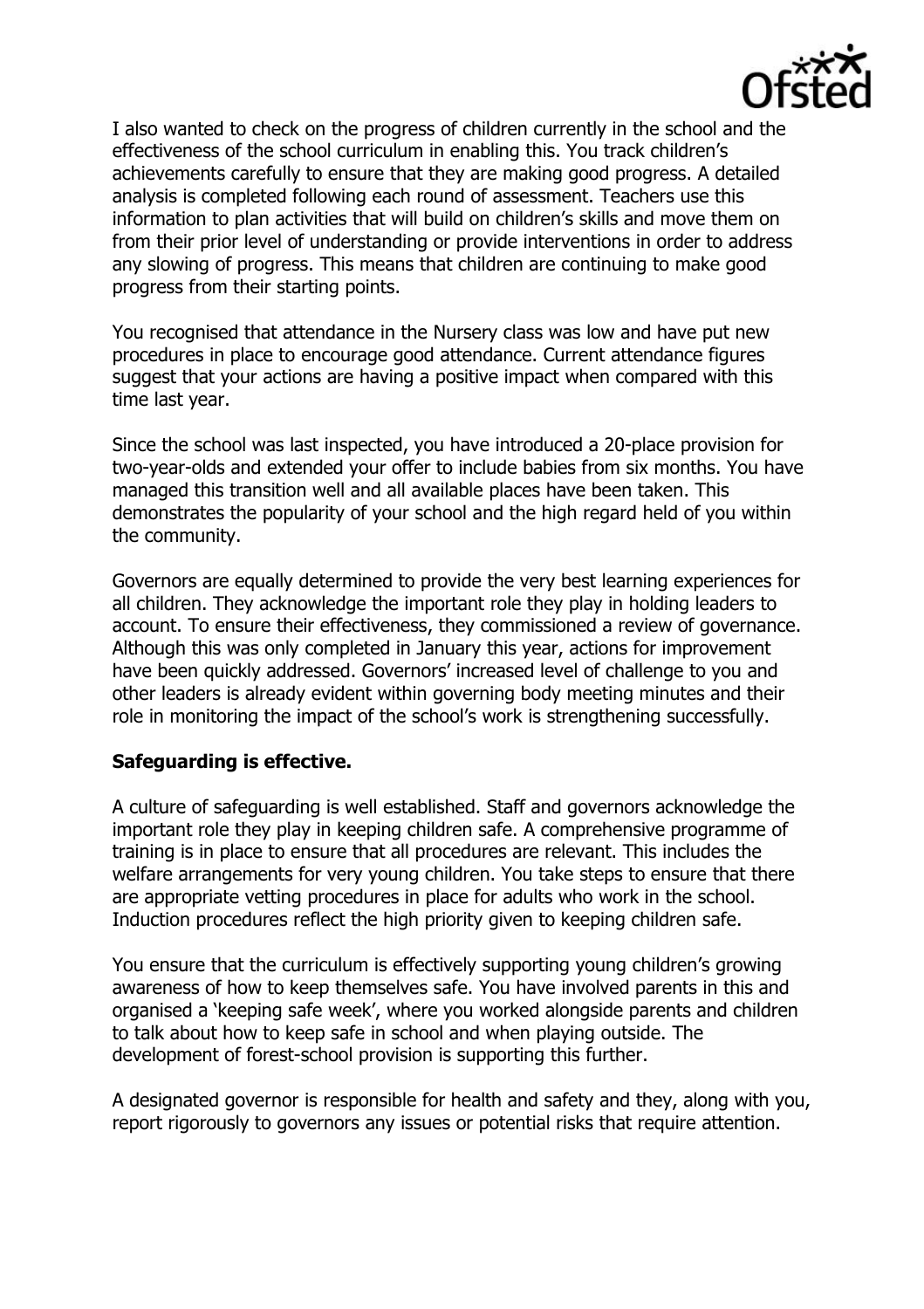

# **Inspection findings**

- Self-evaluation is accurate and priorities for improvement are well chosen. The plans you produce are thoughtful and detail the actions needed to be successful. While they ensure that the school continues to provide good overall effectiveness, plans do not pinpoint precisely the targets you wish to achieve for key groups of children.
- Teachers' planning is effective and is drawn from children's interests and motivations. With this in mind, activities are organised to scaffold the learning needs of children and to meet their different abilities. This means that children are engaged in their learning and are making good progress.
- Resources are well planned for and offer a stimulus to entice children into learning. Adults are skilled at developing children's interests and leading them into specific areas of learning. For example, staff in the 'block play' noticed that boys were enthralled with superheroes and used this interest as a lever to encourage them into mark making and drawing successfully.
- You have engendered a strong ethos of care and support within the school, so that all children have the very best opportunities to thrive in a safe and secure environment. This is evident in how readily even the youngest children are keen to talk about their learning, and are happy to share and to take turns.
- There is an equally strong partnership with parents, who welcome the support and advice you give them. You provide parents with an opportunity to be part of their child's learning journey and together your contributions create a treasured memory of the start of school life. Although only a few parents responded to the inspection questionnaire, those that did so were all delighted with the warmth with which they are welcomed to the school.
- Children demonstrate a growing curiosity about the world around them, especially when activities are open ended and challenging. This was particularly the case for the two-year-old children in the forest school, who needed to navigate tree roots and branches and complete bark-rubbing tasks. This is not consistent across all classes and occasionally tasks offer limited challenge to children's thinking and reasoning.
- Overall attainment on entry remains below that typically found in children of this age. It is generally lower for boys than girls and particularly in the strand of learning associated with communication and language, specifically speech. You have prioritised your work with the speech and language service and provided extensive training to ensure that all staff are good role models in developing children's early language skills. The impact of this work is evidenced by the rapid progress that most children make in this area.
- Staff recognise the slightly lower starting point for boys than for girls, and plan activities that meets boys' needs and interests. Strong links with parents support this further. Consequently, boys make good gains in their learning, and any differences in attainment noted between boys and girls upon entry to school are diminished by the time they leave.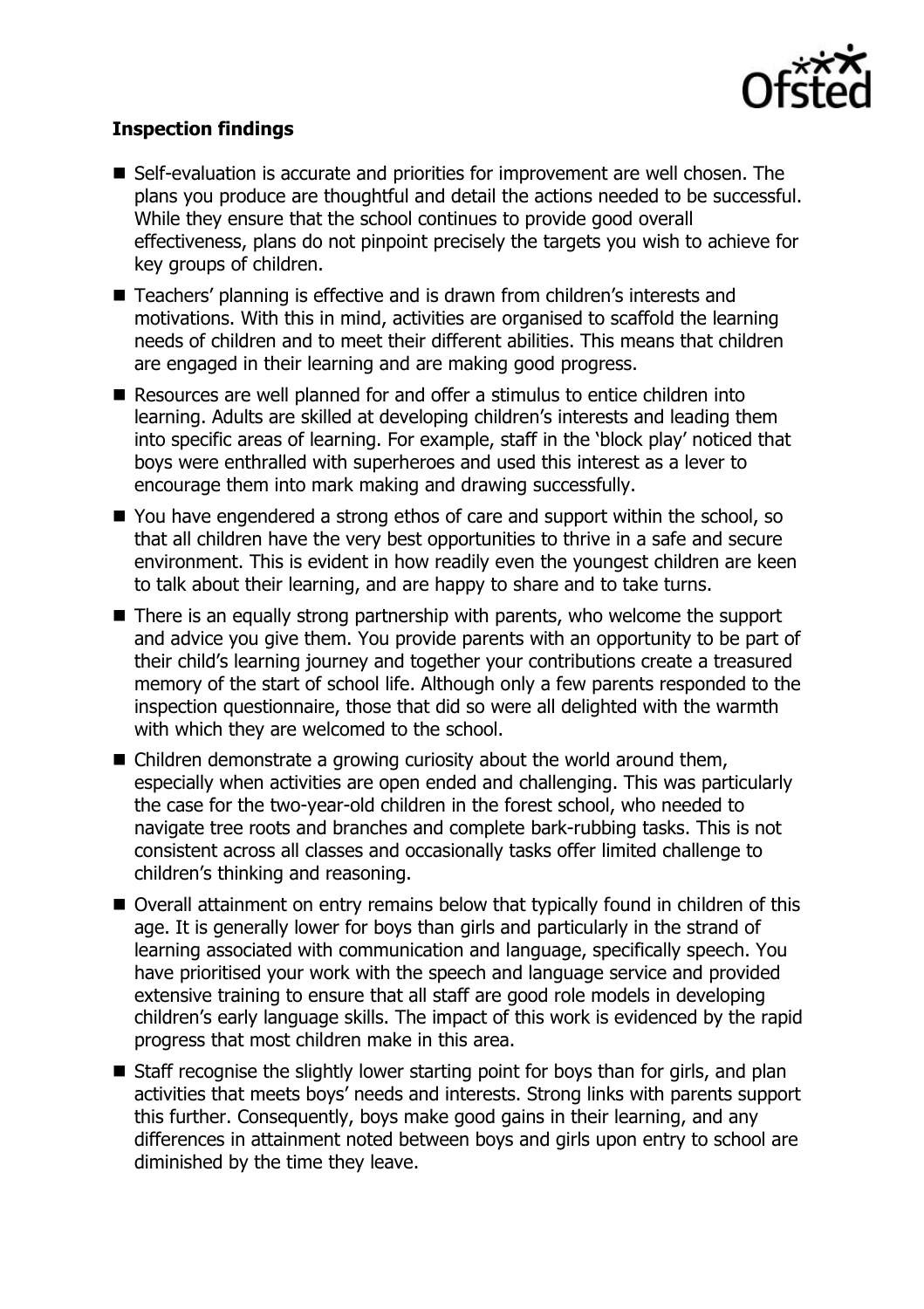

- Attainment over time has remained good, with most children reaching agerelated expectations in all areas of learning. For those children who are below age-related expectations, they have made no less than expected progress from their starting points. This is because the system you introduced to track children's progress is used well to respond to their individual needs.
- Most-able children embrace the wide range of activities on offer. You track their individual progress to ensure that they make the same good gains in their learning as that of their peers. However, your target-setting is not sufficiently precise enough to identify the specific gains you expect to see for this key group of children.
- Children who have special educational needs and/or disabilities are well supported and resources are closely matched to their needs. Outcomes for this key group of children are lower than those of their peers in the area of learning that relates to communication and language. That said, additional adults provide purposeful support to enable this key group of children to be fully engaged in their learning. This means that overall, children who have special educational needs and/or disabilities are making good progress from their starting points.
- Disadvantaged children, including the most able disadvantaged children, make good progress in all areas of learning. You know the barriers to learning that this group of children sometimes face and work tirelessly to reduce any differences in skills and understanding that exist when children first start school. With this in mind, you deliver several interventions to ensure that any differences are diminished swiftly. However, you are not yet measuring the precise impact of these interventions to determine which is having the greatest impact.

# **Next steps for the school**

Leaders and those responsible for governance should ensure that:

- $\blacksquare$  plans for improvement include more measurable targets against which the governors can check the impact of the school's work more precisely
- $\blacksquare$  planned activities are consistent in the challenge they present to all key groups of children, particularly in the areas of learning for understanding the world and expressive art and design, so that more children can make faster progress and exceed expectation.

I am copying this letter to the chair of the governing body, the regional schools commissioner and the director of children's services for Sunderland. This letter will be published on the Ofsted website.

Yours sincerely

Diane Buckle **Ofsted Inspector**